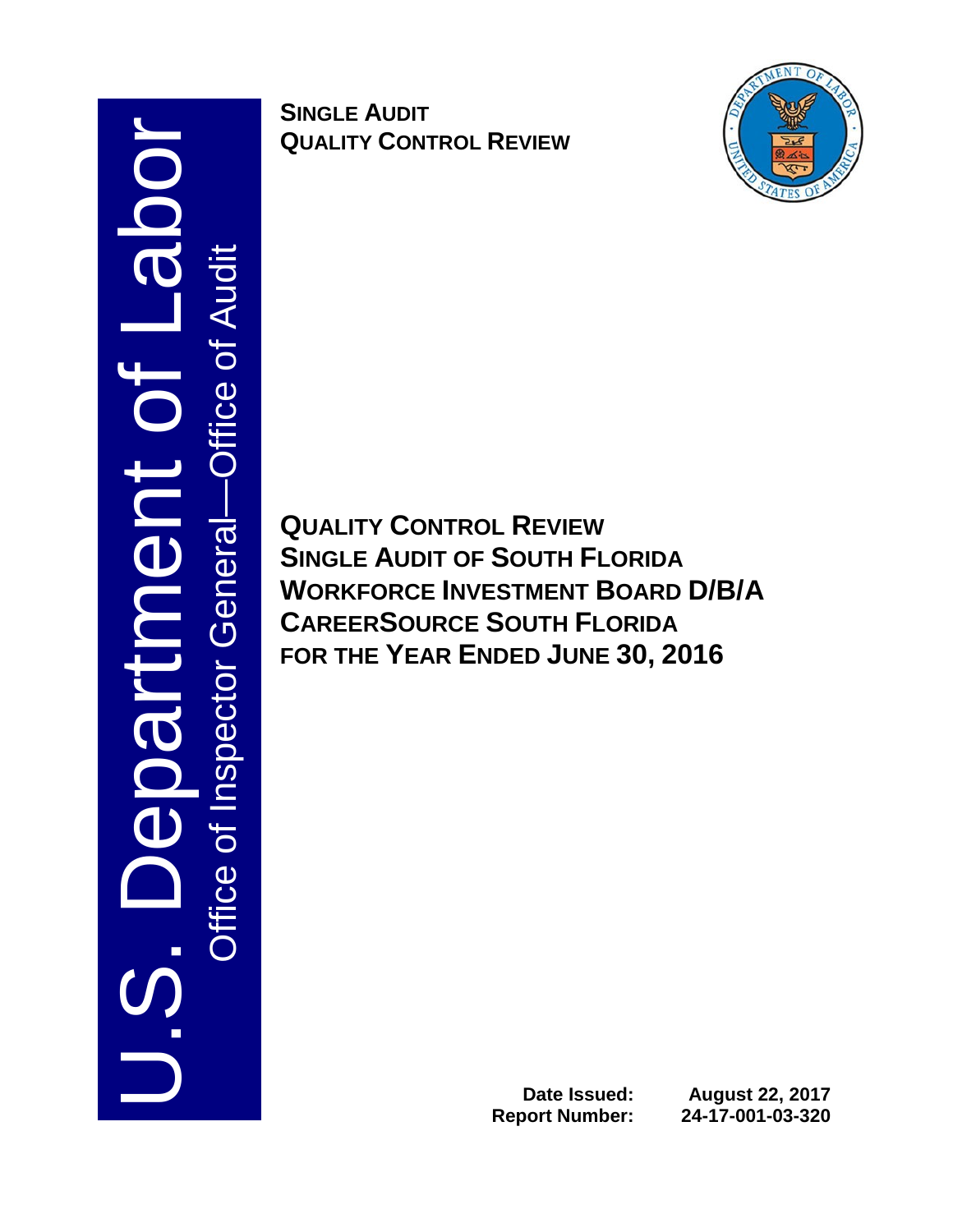**U.S. Department of Labor** Office of Inspector General

Washington, D.C. 20210



# **INSPECTOR GENERAL'S REPORT**

August 22, 2017

Mr. Rick Beasley Executive Director South Florida Workforce Investment Board D/B/A CareerSource South Florida 7300 Corporate Center Drive, Suite 500 Miami, FL 33126-1234

The U.S. Department of Labor's (DOL) Office of Inspector General (OIG) conducted a Quality Control Review (QCR) of the single audit of the South Florida Workforce Investment Board, doing business as CareerSource South Florida, for the year ended June 30, 2016. The single audit was completed by BCA Watson Rice (Firm) under the Federal Single Audit Act and the Office of Management and Budget's Uniform Guidance.

A QCR is performed to provide evidence of the reliability of single audits for auditors of federal agency financial statements, such as those required by the Chief Financial Officers Act, those responsible for the programs, and others. For the year ended June 30, 2016, CareerSource South Florida reported expenditures of about \$50 million, of which \$28.5 million is from DOL. The single audit conducted by the Firm covered one major DOL program: Employment Service Cluster, funding totaling \$2.8 million. The remaining \$25.6 million in DOL funds were used for non-major programs and were not tested as part of the single audit.

Our objective was to determine if the audit was conducted in accordance with applicable standards, including Generally Accepted Government Auditing Standards (GAGAS) and Generally Accepted Auditing Standards (GAAS), and met the requirements of Uniform Guidance.

We found the single audit was conducted in accordance with applicable standards, except the Firm did not properly determine CareerSource South Florida had omitted pass-through identifying contract and grant numbers on the Schedule of Expenditures of Federal Awards (SEFA). The omission occurred because CareerSource South Florida was unaware of the level of detail required to be included in the SEFA. The Firm failed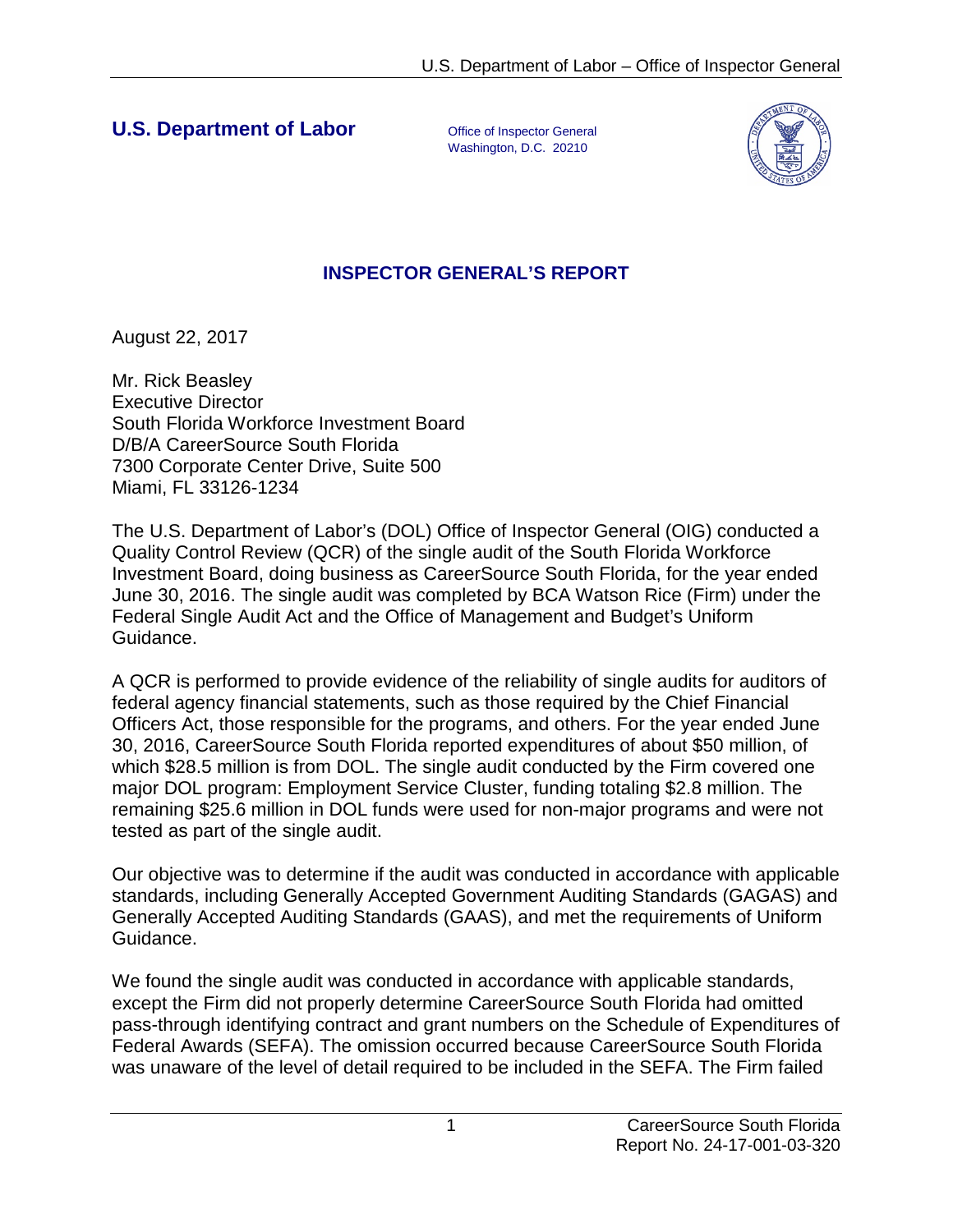to discover this omission during its audit due to an oversight. The Firm did, however, properly include the pass-through identifying numbers on the data collection form it submitted to the Federal Audit Clearinghouse. Although CareerSource South Florida was responsible for completing the SEFA, the Firm assisted in this effort, and should have identified the missing information during its audit.

We also found the Firm reported the Type A threshold incorrectly to the Federal Audit Clearinghouse, but our review of the audit work papers found the Firm had applied the correct threshold in its testing procedures. The Firm attributed the inaccuracy to a lack of review after it had made changes to the report.

We recommend CareerSource South Florida include the pass-through identifying numbers on the SEFA. We also recommend CareerSource South Florida emphasize Uniform Guidance requirements related to pass-through identifying numbers to those responsible for completing the SEFA. We recommend the Firm correct the Type A threshold on the data collection form and Schedule of Findings and Questioned Costs. In addition, we recommend the Firm comply with its quality control policies when performing single audits to ensure all elements are contained and correctly reported. Lastly, we recommend CareerSource South Florida and the Firm work together to resubmit the reporting package to the Federal Audit Clearinghouse, including the pass-through identifying numbers on the SEFA and the correct Type A threshold.

We have discussed our concerns and observations with CareerSource South Florida and the Firm, both of which agreed with our recommendations and have taken corrective actions.

Details on the results of our review are provided in the enclosure.

Sincerely,

Elliot P. Lewis

Elliot P. Lewis Assistant Inspector General for Audit

**Enclosure**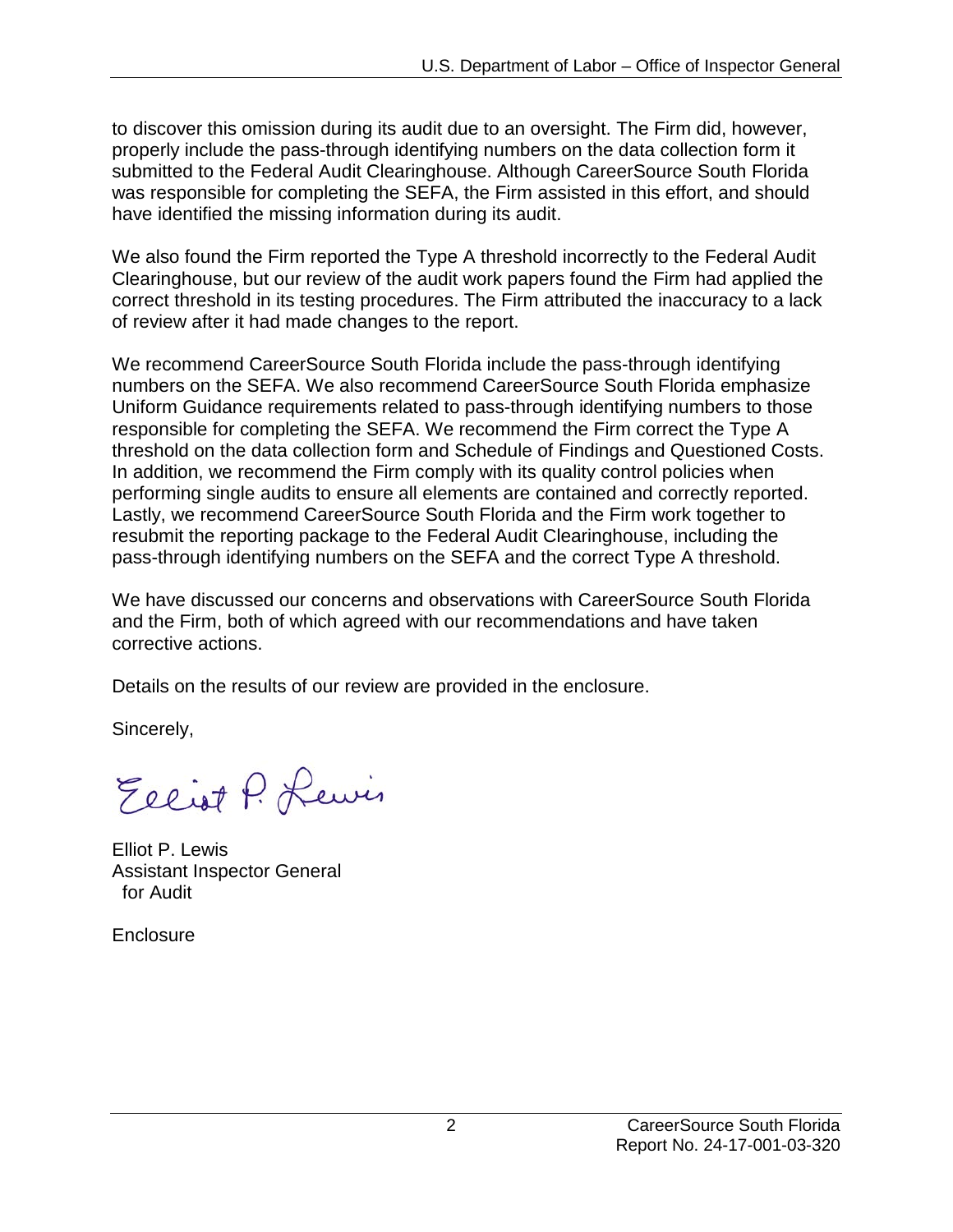cc: Latonya Torrence, Director, Division of Policy, Review, and Resolution, Employment and Training Administration (ETA)

Julie Cerruti, Audit Liaison, ETA

Gregory Hitchcock, Special Assistant, ETA

Gustavo Alonso, Assistant Director of Finance, CareerSource South Florida

Ronald Thompkins, Partner, BCA Watson Rice LLP

Carshena Allison, Partner, BCA Watson Rice LLP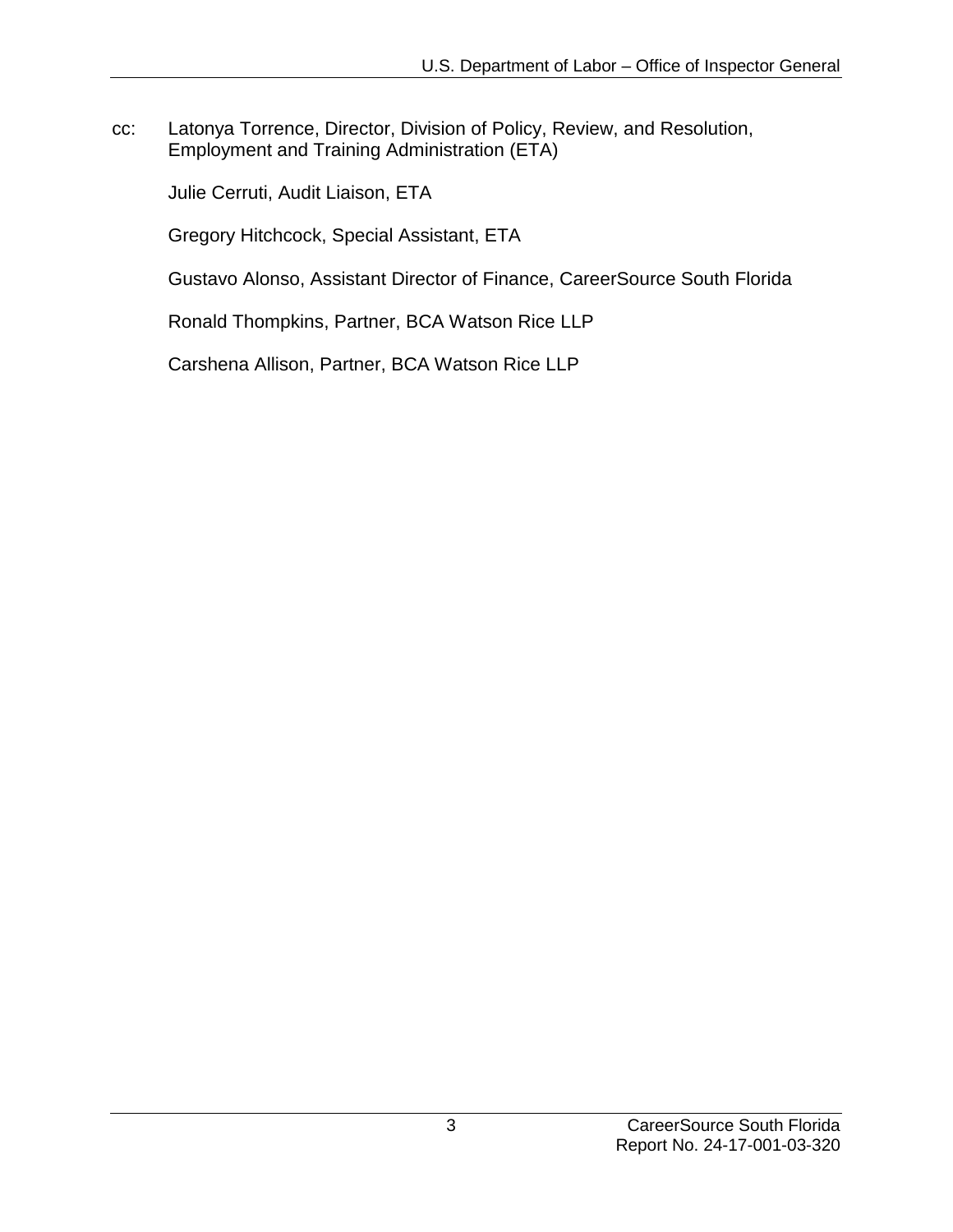# **Enclosure**

#### **Quality Control Review Single Audit of South Florida Workforce Investment Board D/B/A CareerSource South Florida for the Year Ended June 30, 2016 (24-17-001-03-320)**

The DOL OIG conducted a QCR of the single audit of the South Florida Workforce Investment Board, doing business as CareerSource South Florida, for the year ended June 30, 2016. The single audit was completed by the BCA Watson Rice (Firm) under the Federal Single Audit Act and the Office of Management and Budget's Uniform Guidance.

Our review included the following DOL major program:

| <b>DOL Major Program</b><br><b>Reviewed</b> | <b>Catalog of Federal</b><br><b>Domestic Assistance</b><br><b>Numbers</b> | <b>DOL Major Funds</b><br><b>Reported as</b><br><b>Expended</b> |
|---------------------------------------------|---------------------------------------------------------------------------|-----------------------------------------------------------------|
| <b>Employment Service Cluster</b>           | 17.207<br>17.801                                                          | \$2,869,133                                                     |

# **BACKGROUND**

The Single Audit Act Amendments of 1996 (Single Audit Act) were enacted to streamline and improve the effectiveness of audits of federal awards expended by states, local governments, and not-for-profit entities (referred to as non-federal entities), as well as to reduce audit burden. The Single Audit Act requires these audits, referred to as "single audits" to be conducted by an independent auditor. Single audits have a significant public interest component as they are relied on by federal agencies as part of their administrative responsibilities for determining compliance with requirements of federal awards by non-federal entities.

The Single Audit Act gives the Director of the Office of Management and Budget (OMB) the authority to develop government-wide guidelines and policy on performing audits to comply with the Act. The most recent OMB regulation issued for this purpose is Title 2, U.S. Code of Federal Regulation (CFR) Part 200, Uniform Administrative Requirements, Cost Principles, and Audit Requirements of Federal Awards (Uniform Guidance). It includes uniform cost principles and audit requirements for federal awards to nonfederal entities and administrative requirements for all federal grants and cooperative agreements. The previous OMB regulation containing requirements for single audits was OMB Circular A-133, Audits of States, Local Governments and Non-Profit Organizations.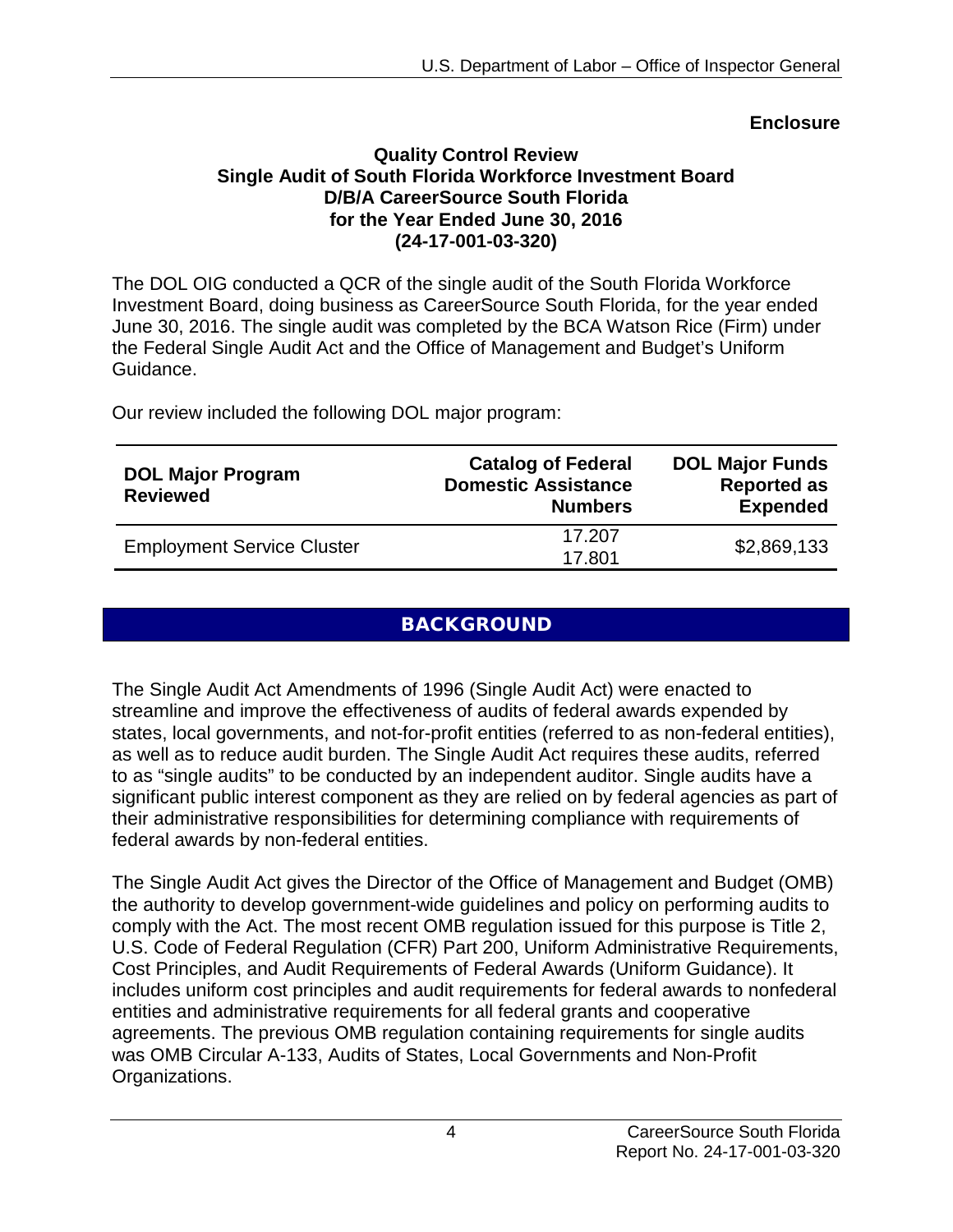The single audit is an organization-wide audit or examination of a non-federal entity that expends \$750,000 or more of Federal assistance received for its operations. Usually performed annually, a single audit has two main objectives:

- a. Audit of the entity's financial statements and reporting on a separate SEFA in relation to those financial statements.
- b. Compliance audit of federal awards expended during the year as a basis for issuing additional reports on compliance related to major programs and on internal control over compliance.

The single audit must be submitted to the Federal Audit Clearinghouse along with a data collection form. The data collection form (Form SF-SAC) provides information about the auditee, its Federal programs, and the results of the audit. The Federal Audit Clearinghouse is designated by OMB as the repository of record where non-Federal entities are required to transmit the reporting packages including the data collection form.

The auditee must also prepare a SEFA for the period covered by the financial statements which must include the total Federal awards expended. All expenditures of Federal funds must be accounted for in the annual SEFA whether funds are received directly from a Federal agency or indirectly from a pass-through entity. Indirect funding occurs when a non-federal entity receives and passes federal dollars to a subrecipient. A subrecipient is a non-Federal entity that receives a subaward from a pass-through entity to carry out part of a Federal program. At a minimum, the schedule must:

- List individual Federal programs by Federal agency.
- For Federal awards received as a subrecipient, include the name of the passthrough entity and identifying number assigned by the pass-through entity.
- Provide total Federal awards expended for each individual Federal program and the Catalog of Federal Domestic Assistance (CFDA) number.
- Include the total amount provided to subrecipients from each Federal program.
- Identify balances outstanding at the end of the audit period for loan or loan guarantee programs
- Include notes that describe that significant accounting policies used in preparing the schedule.

The auditor must use a risk-based approach to determine which Federal programs are major programs. As part of this risk-based approach, the auditor must identify the larger Federal programs, which must be labeled as Type A programs. The Type A threshold determination for entities expending over \$25 million follows a sliding scale based on percentage of the total expenditures. Federal programs not labeled Type A must be labeled Type B programs. Type B programs are smaller federal programs.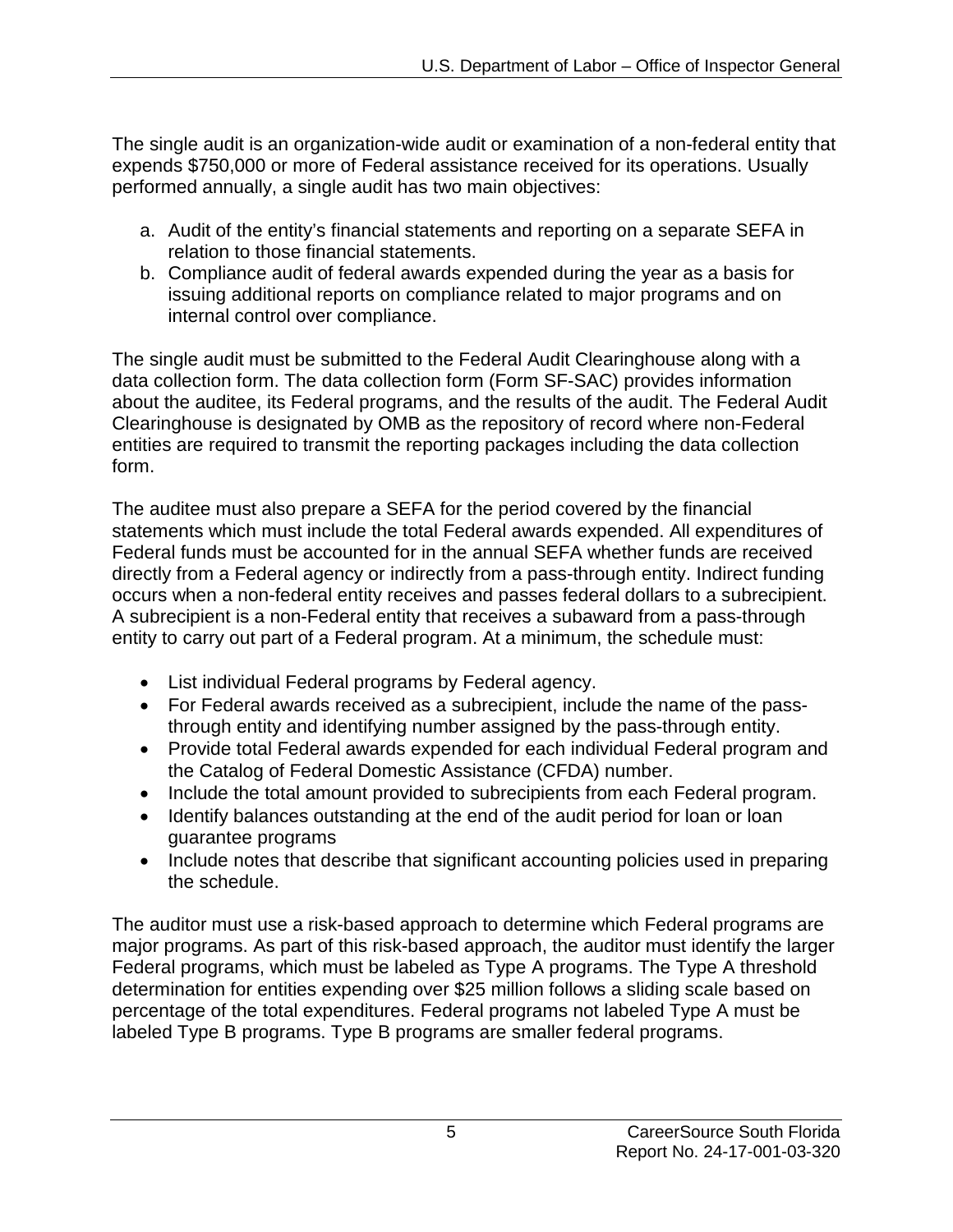# RESULTS

# **CAREERSOURCE SOUTH FLORIDA'S SEFA DID NOT INCLUDE PASS-THROUGH IDENTIFYING NUMBERS**

On the SEFA contained in the single audit report submitted to the Federal Audit Clearinghouse, CareerSource South Florida did not provide the identifying contract and grant numbers that were assigned by the pass-through entities. However, the Firm did properly include the pass-through identifying numbers on the data collection form it submitted to the Federal Audit Clearinghouse.

Uniform Guidance, 2 CFR, §200.510(b)(2), states, "For Federal awards received as a subrecipient, the identifying number assigned by the pass-through entity must be included."

The Firm's quality control policies and procedures require reviewers to exam all reports, financial statements, and documentation of the audit work performed and conclusions reached to obtain reasonable assurance the work has been performed in accordance with professional standards, regulations, and legal requirements.

The omission occurred because CareerSource South Florida was unaware of the level of detail required to be included in the SEFA. Although CareerSource South Florida was responsible for completing the SEFA, the Firm assisted in this effort, but did not identify the missing information during its audit due to an oversight. Without this information, federal users and the public have no referenced source to identify and locate the grant or contract number for CareerSource South Florida's indirect funding.<sup>[1](#page-6-0)</sup>

### **THE FIRM REPORTED THE TYPE A THRESHOLD INCORRECTLY**

For CareerSource South Florida's federal awards expended, totaling \$50,091,445, the Firm reported the Type A threshold incorrectly — as \$750,000 instead of \$1,502,743 on the data collection form and in the single audit report it submitted to the Federal Audit Clearinghouse. This threshold is used to determine the major programs to be audited. However, our review of the audit work papers found the Firm had applied the correct threshold in its testing procedures, but reported it incorrectly.

Uniform Guidance, 2 CFR, §200.518(b)(1), states the auditor must identify the larger Federal [programs,](https://www.law.cornell.edu/definitions/index.php?width=840&height=800&iframe=true&def_id=a1ab435b47bfef725e9aec4c35121657&term_occur=3&term_src=Title:2:Subtitle:A:Chapter:II:Part:200:Subpart:F:Subjgrp:49:200.518) which must be labeled Type A programs. Type A programs are defined as [Federal programs](https://www.law.cornell.edu/definitions/index.php?width=840&height=800&iframe=true&def_id=a1ab435b47bfef725e9aec4c35121657&term_occur=4&term_src=Title:2:Subtitle:A:Chapter:II:Part:200:Subpart:F:Subjgrp:49:200.518) with Federal awards during the audit period exceeding the levels outlined in the table below:

<span id="page-6-0"></span> <sup>1</sup> Indirect funding occurs when a non-federal entity receives and passes federal dollars to a subrecipient.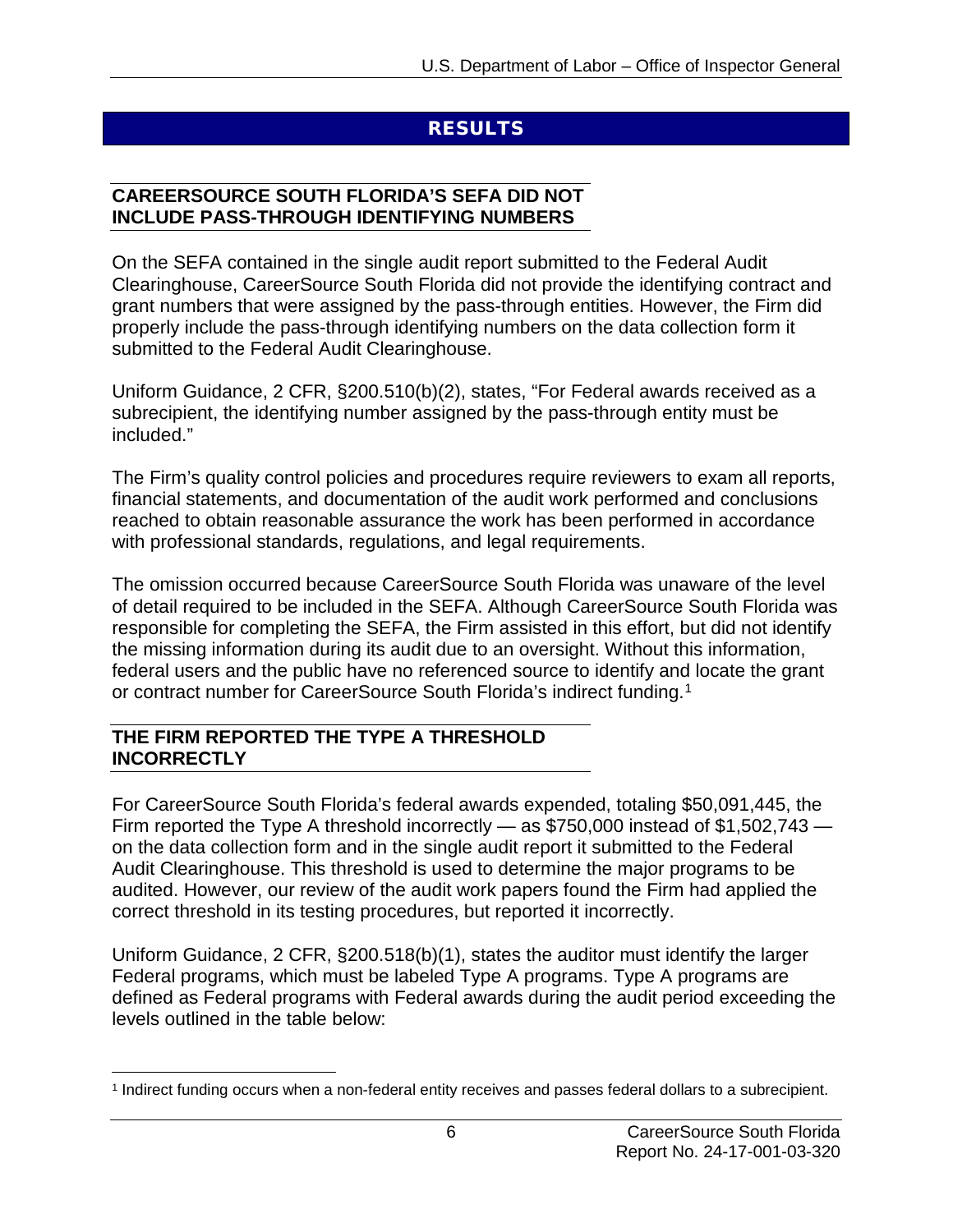| <b>Total Federal awards expended</b>                                   | <b>Type A threshold</b>                            |
|------------------------------------------------------------------------|----------------------------------------------------|
| Equal to or exceed \$750,000 but<br>less than or equal to \$25 million | \$750,000.                                         |
| Exceed \$25 million but less than<br>or equal to \$100 million         | <b>Total Federal awards</b><br>expended times .03. |

Total federal awards expended by CareerSource South Florida of \$50 million were in excess of \$25 million but less than or equal to \$100 million. Therefore, the Type A threshold should have been \$1,502,743 (\$50,091,445 times .03). The Firm's quality control policies and procedures require a review to be completed before it releases an audit report. The Firm attributed its reporting of the incorrect threshold to a lack of review after it made changes to the report. The Firm was aware of the Type A threshold requirements, as demonstrated by its correct calculation in the audit work papers. Although the reporting inaccuracy had no effect on the Firm's audit work, it resulted in incorrect information being maintained on the federal database that is used to analyze information from all single audits.

# OIG RECOMMENDATIONS

We recommend CareerSource South Florida:

- 1. Include the pass-through identifying numbers on the SEFA.
- 2. Emphasize Uniform Guidance requirements related to pass-through identifying numbers to those responsible for completing the SEFA.

We recommend the Firm:

- 3. Correct the Type A threshold on the data collection form and Schedule of Findings and Questioned Costs.
- 4. Comply with its quality control policies and procedures when performing single audits to ensure all elements are contained and correctly reported.

We recommend CareerSource South Florida and the Firm:

5. Work together to resubmit the reporting package to the Federal Audit Clearinghouse including the pass-through identifying numbers on the SEFA and the correct Type A threshold.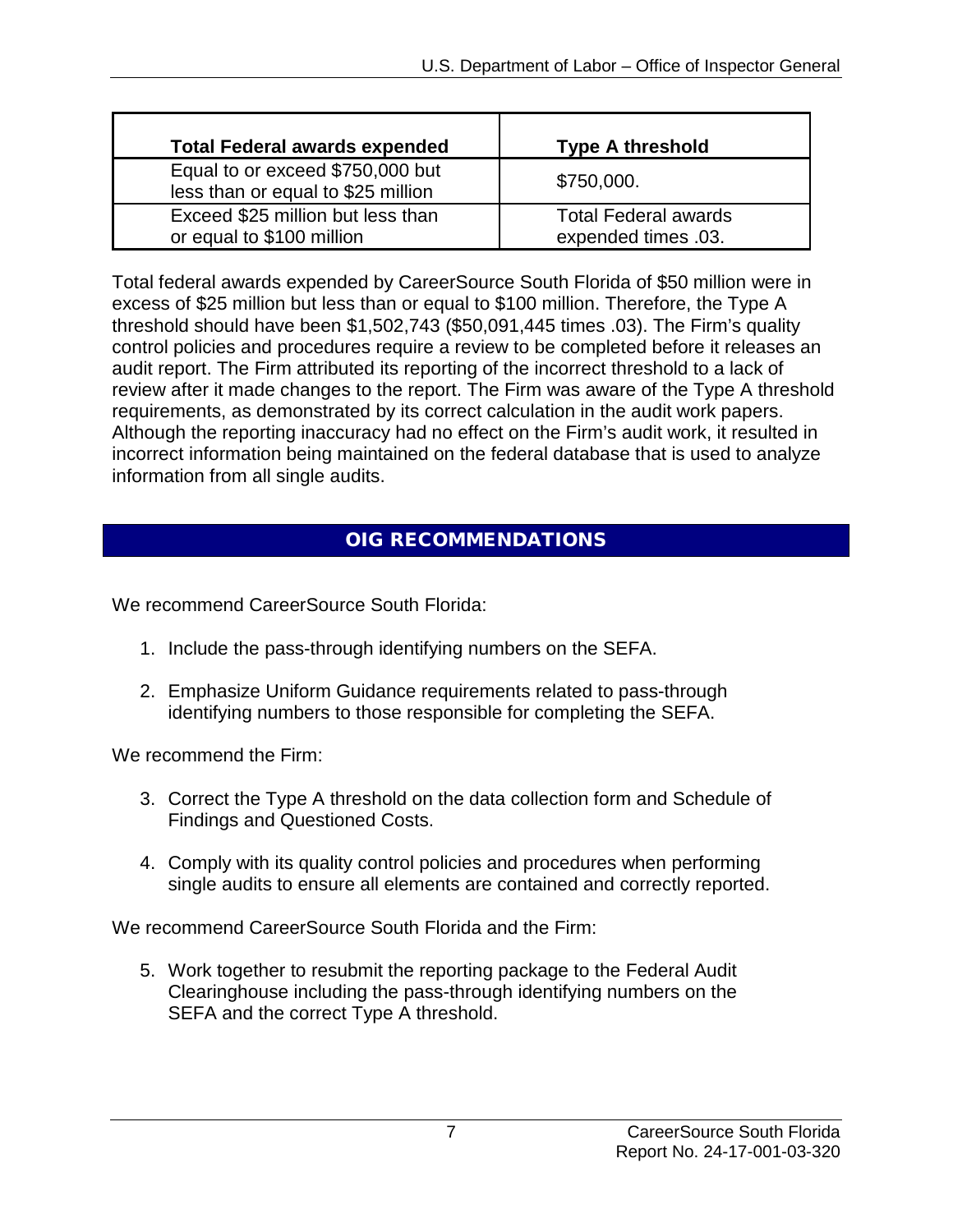# **CAREERSOURCE SOUTH FLORIDA'S RESPONSE**

CareerSource South Florida agreed with our recommendations and has taken the necessary corrective actions. CareerSource South Florida added the pass-through identifying numbers on the SEFA, and provided its financial staff with our draft report to make them aware of the requirement to do so when completing the SEFA. Together with the Firm, CareerSource South Florida resubmitted the reporting package to the Federal Audit Clearinghouse. CareerSource South Florida's response to our draft report is included in its entirety in Appendix B.

# **FIRM'S RESPONSE**

The Firm agreed with our recommendations and has taken the necessary corrective actions. It corrected the Type A threshold on the data collection form and Schedule of Findings and Questioned Costs. The Firm also stressed to all partners and managers the importance of complying with its quality control document (which requires a concurring review on all Uniform Guidance engagements) to minimize a reoccurrence of this finding. The Firm's response to our draft report is included in its entirety in Appendix C.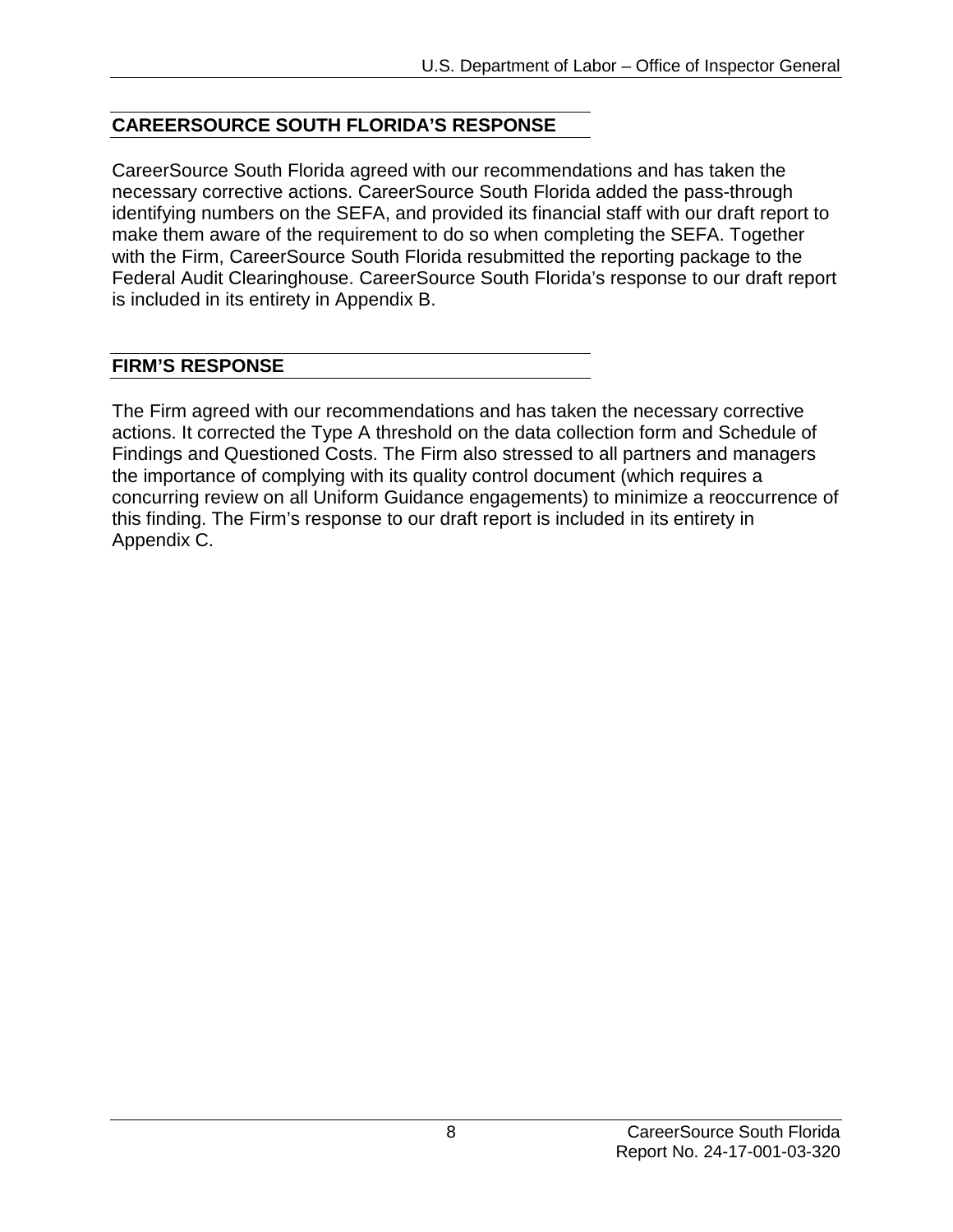# **Appendices**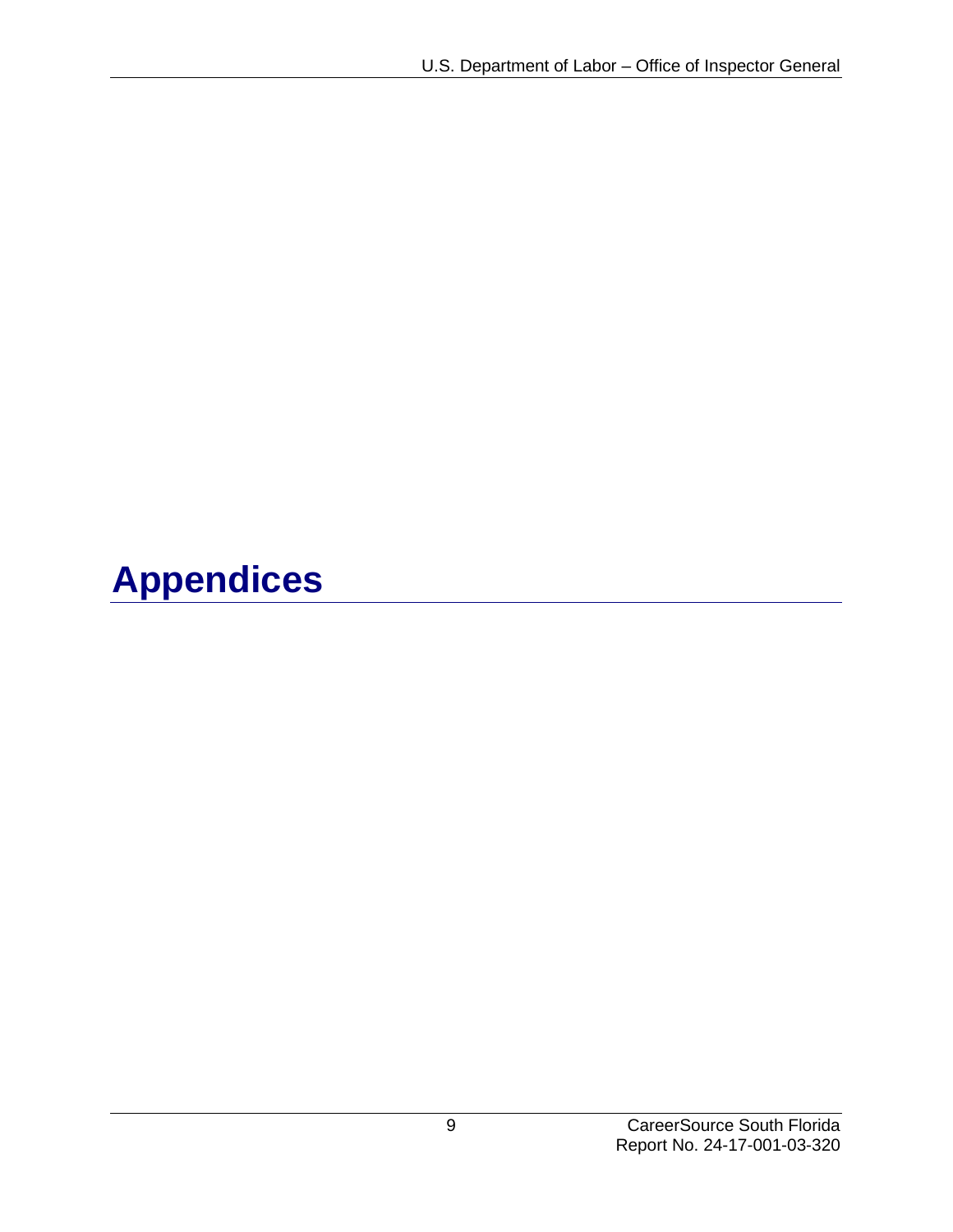**APPENDIX A**

#### **OBJECTIVE, SCOPE, METHODOLOGY, AND CRITERIA**

# **OBJECTIVE**

Our objective was to determine if the audit was conducted in accordance with applicable standards, including GAGAS and GAAS, and met the requirements of Uniform Guidance.

# **SCOPE**

We performed a QCR of the Firm's single audit of CareerSource South Florida's financial statements, SEFA, and reports required by GAGAS and Uniform Guidance, for the year ended June 30, 2016. We performed our work via remote internet connection.

# **METHODOLOGY**

We reviewed the audit report using the Council of Inspectors General on Integrity and Efficiency (CIGIE) Guide for Desk Reviews of Single Audit Reports (Desk Guide). The Desk Guide was developed to ensure compliance with the requirements of Uniform Guidance. We reviewed the financial statements, compliance, and internal control reporting; SEFA; and Schedule of Findings and Questioned Costs.

Using the CIGIE Uniform Guide for QCRs of Single Audits (QCR Guide), we reviewed audit documentation and held discussions with the Firm to accomplish the required steps. The QCR Guide was developed to test for compliance with GAGAS and GAAS, and met the requirements of Uniform Guidance.

Specifically, we reviewed:

- Auditor Qualifications
- Independence
- Due Professional Care
- Quality Control
- Planning and Supervision
- Management Representations
- Litigation, Claims and Assessments
- Possible Fraud or Illegal Acts
- Determination of Major Programs
- Internal Control Over Major Programs
- Direct and Material Compliance Requirements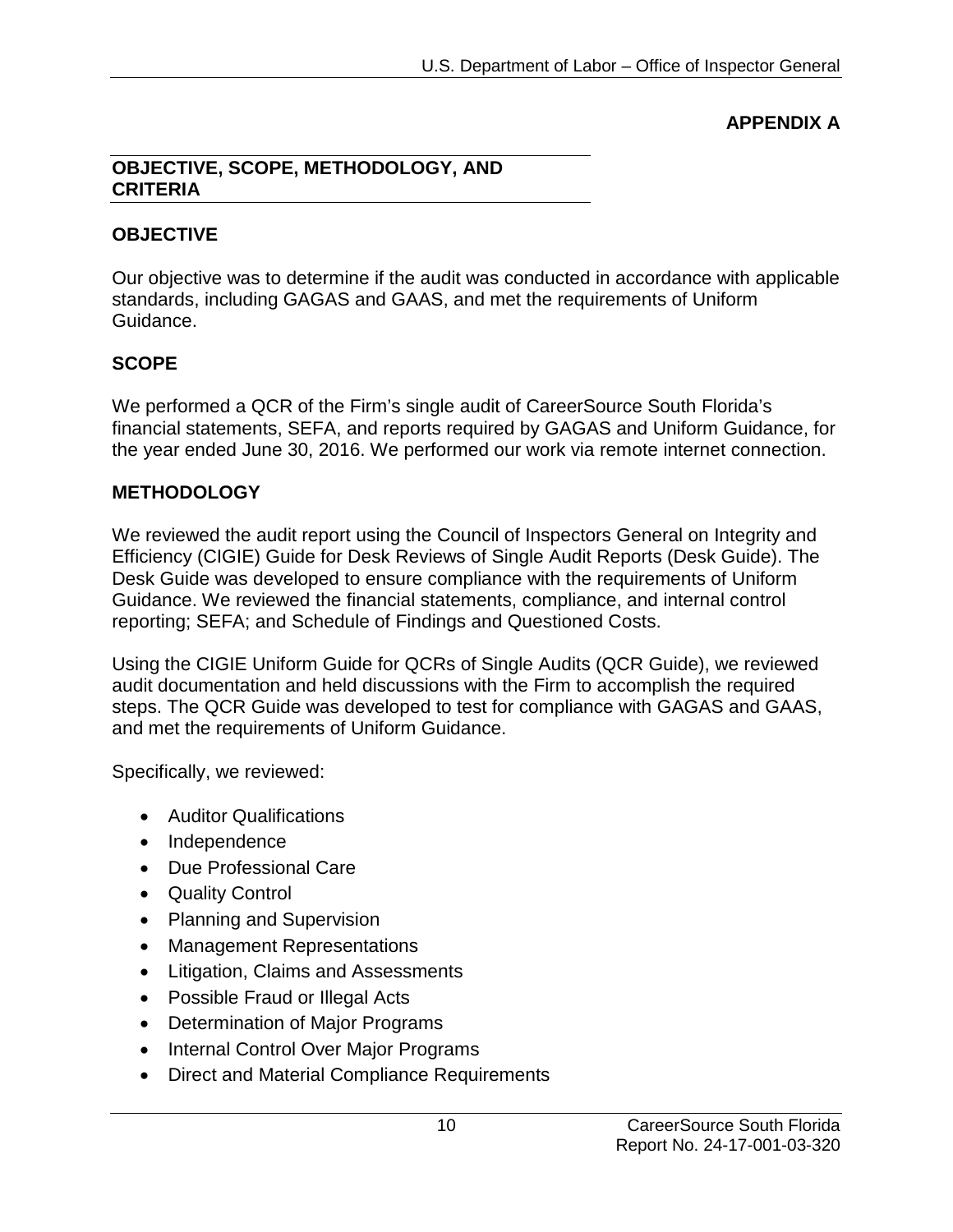We also reviewed the Firm's peer review applicable to the period of the audit.

# **CRITERIA**

- Uniform Guidance
- GAGAS, December 2011 Revision
- GAAS
- Single Audit Act of 1984
- Single Audit Act Amendments of 1996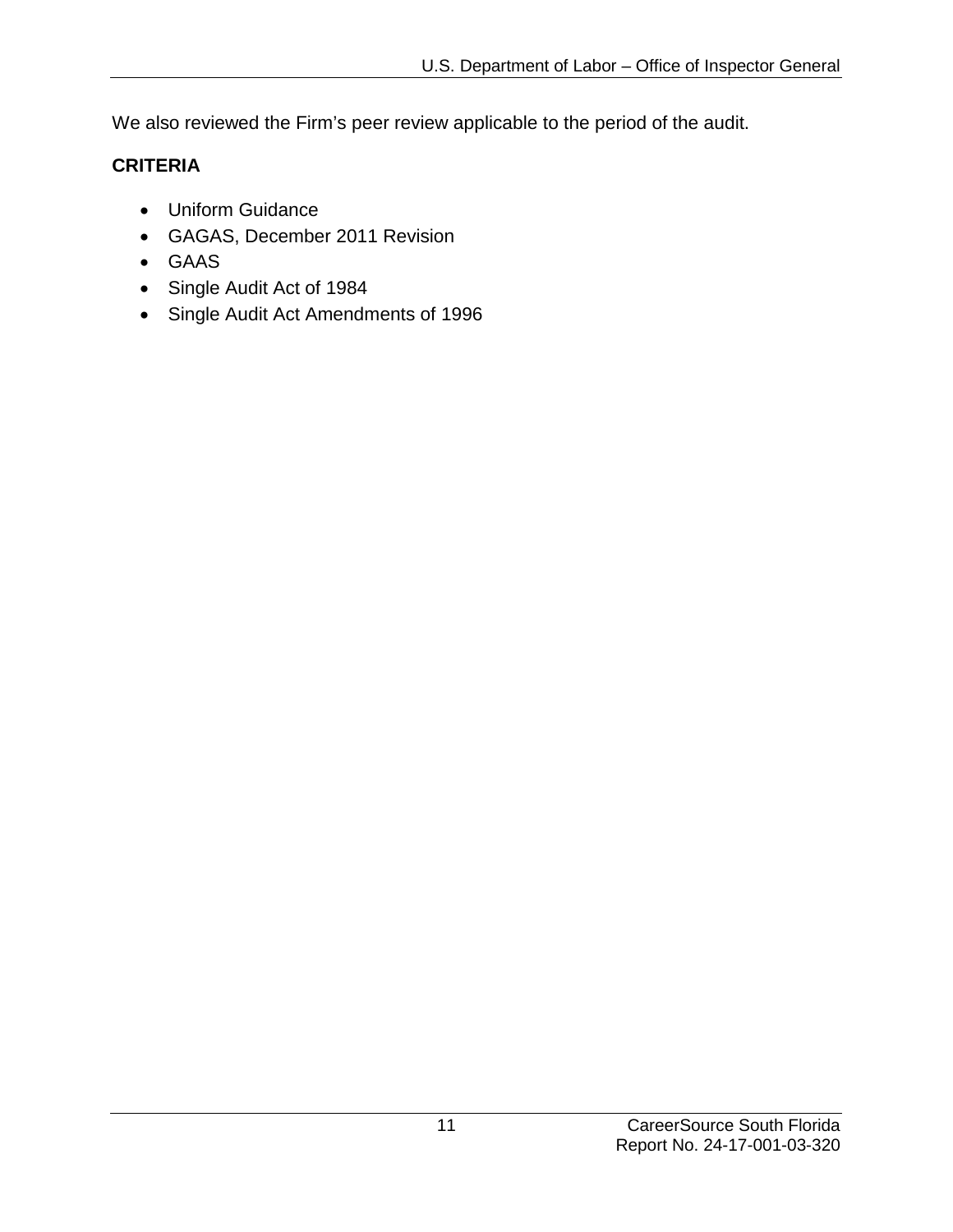#### **APPENDIX B**

#### **CAREERSOURCE SOUTH FLORIDA'S RESPONSE**

CareerSource **SOUTH FLORIDA** careersourcesfl.com July 10, 2017 Elliot P. Lewis Assistant Inspector General for Audit U.S. Department of Labor Office of Inspector General 200 Constitution Ave., N.W., Room S-5512 Washington, DC 20210 Draft Report 24-17-001-03-320 Re: The South Florida Workforce Investment Board (dba CareerSource South Florida) has reviewed the draft of the inspector general's report. The draft report was received on June 23, 2017. The management of the South Florida Workforce Investment Board (SFWIB) is in agreement with the observations and recommendations contained within the report. SFWIB has outlines our responses for each of the recommendations as follow: Recommendation #1: Include the pass-through identifying number on the SEFA Response: SFWIB Management agrees with the recommendation and have implemented the necessary processes to include the pass-through identifying number on the SEFA. Recommendation #2: Emphasize Uniform Guidance requirements related to pass-through identifying numbers to those responsible for completing the SEFA. Response: SFWIB Management agrees with the recommendation and have implemented the necessary processes to include the pass-through identifying number on the SEFA. All SFWIB financial staff have been provided a copy of the OIG report and are made aware of the importance of including the passthrough identifying number on the SEFA. Recommendation #5: Work together to resubmit the reporting package to the Federal Audit Clearinghouse including the pass -through identifying numbers on the SEFA and the correct Type A threshold. Response: Agree. The reporting package has been resubmitted. Should you have any questions and/or need additional information, please do not hesitate to contact my office. ectfully submitted by: **Rick Beasley Executive Director** South Florida Workforce Investment Board d/b/a CareerSource South Florida info@careersourcesfl.com cc: Ronald Thompkins, CPA, CGMA, CVA 7300 Corporate Center Drive, Suite 500 Carshena Allison, CPA, MBA Miami, Florida 33126 p: 305-594-7615 | f: 305-470-5629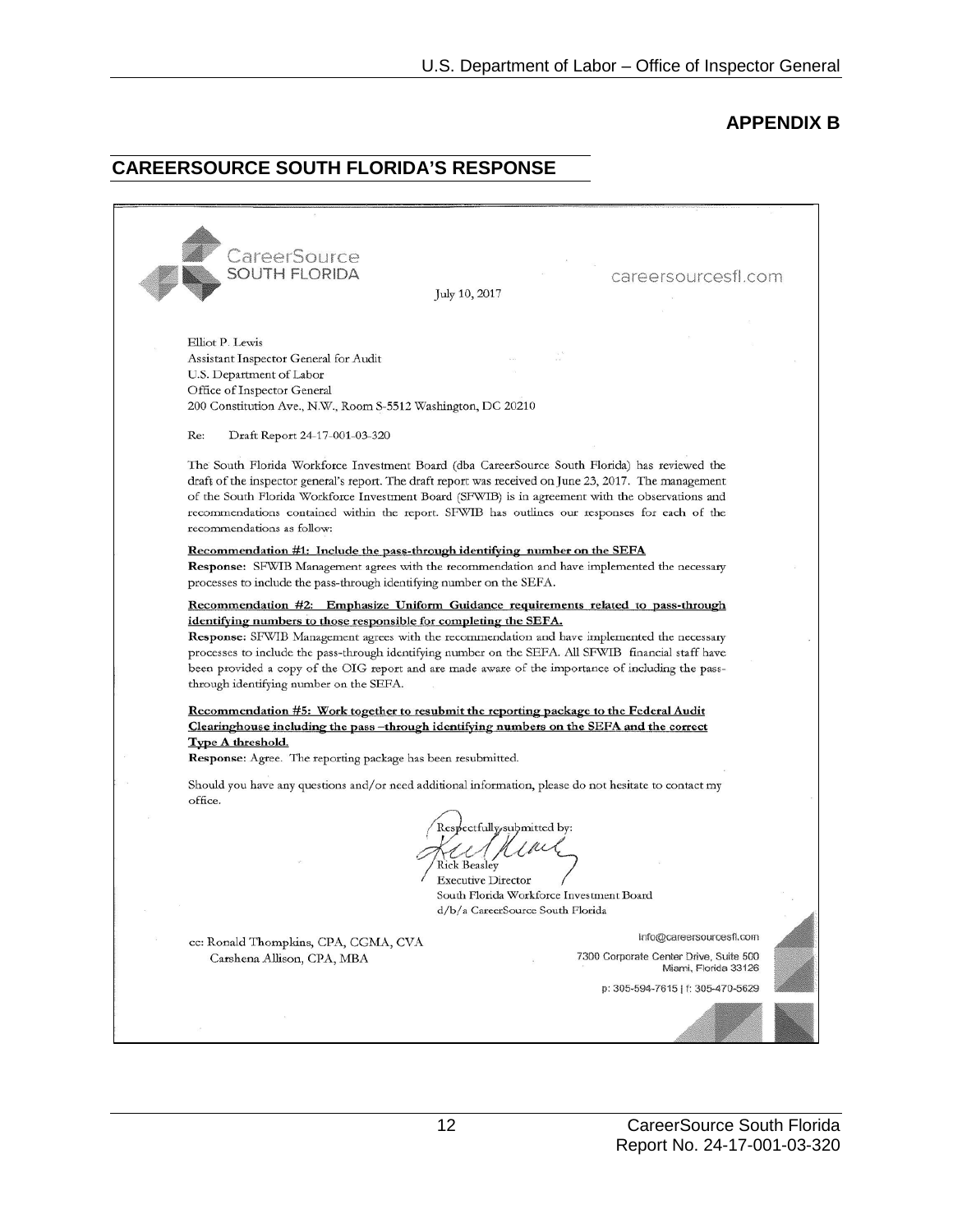# **APPENDIX C**

# **FIRM'S RESPONSE**

|                 | <b>WR WatsonRice®</b>                                                                                                                                                                                                                                                                                                                                                                                                                                                                                                                                                                                                                                 |
|-----------------|-------------------------------------------------------------------------------------------------------------------------------------------------------------------------------------------------------------------------------------------------------------------------------------------------------------------------------------------------------------------------------------------------------------------------------------------------------------------------------------------------------------------------------------------------------------------------------------------------------------------------------------------------------|
| June 30, 2017   |                                                                                                                                                                                                                                                                                                                                                                                                                                                                                                                                                                                                                                                       |
| Elliot P. Lewis | Assistant Inspector General for Audit<br>U.S. Department of Labor<br>Office of Inspector General<br>200 Constitution Ave., N.W., Room S-5512<br>Washington, DC 20210                                                                                                                                                                                                                                                                                                                                                                                                                                                                                  |
| Re:             | Draft Report 24-17-001-03-320                                                                                                                                                                                                                                                                                                                                                                                                                                                                                                                                                                                                                         |
|                 | BCA Watson Rice LLP (Watson Rice) has reviewed the draft of the inspector general's report which was<br>received on June 23, 2017. Watson Rice agrees with the observations and recommendations contained in<br>the report. Specific responses to each of the recommendations follow:                                                                                                                                                                                                                                                                                                                                                                 |
|                 | Recommendation #3: Correct the Type A threshold on the data collection form and Schedule of Findings<br>and Questioned Costs.<br>Response: We agree with your finding. We have subsequently modified our report on internal control and<br>compliance based on the Uniform Guidance, with the assistance of CSSF's staff, we have resubmitted an<br>updated report to the Federal Audit Clearinghouse; and we have stressed to all our partners and managers<br>the importance of complying with our quality control document (which requires a concurring review on<br>all Uniform Guidance engagements) to minimize a reoccurrence of this finding. |
|                 | Recommendation #4: Comply with its quality control policies and procedures when performing single<br>audits to ensure all elements are contained and correctly reported.<br>Response: We agree with your finding. We have stressed the importance of complying with our quality<br>control document (which requires a concurring review on all Uniform Guidance engagements) to all our<br>partners and managers to minimize a reoccurrence of this finding.                                                                                                                                                                                          |
| threshold.      | Recommendation #5: Work together to resubmit the reporting package to the Federal Audit<br>Clearinghouse including the pass -through identifying numbers on the SEFA and the correct Type A<br>Response: We agree with your finding. The reporting package has been resubmitted.                                                                                                                                                                                                                                                                                                                                                                      |
|                 | We want to thank you and your team for your comments and professionalism during the review.                                                                                                                                                                                                                                                                                                                                                                                                                                                                                                                                                           |
|                 | If you have questions or desire additional information do not hesitate to contact us.                                                                                                                                                                                                                                                                                                                                                                                                                                                                                                                                                                 |
| Sincerely,      | <b>BCA WATSON RICE LLP</b><br>Dave of                                                                                                                                                                                                                                                                                                                                                                                                                                                                                                                                                                                                                 |
| Partner         | Ronald Thompkins, CPA, CGMA, CVA                                                                                                                                                                                                                                                                                                                                                                                                                                                                                                                                                                                                                      |
|                 | cc: Rick Beasley, CSSF<br>Carshena Allison, CPA, MBA<br>Bennie Hadnott, CPA, MBA                                                                                                                                                                                                                                                                                                                                                                                                                                                                                                                                                                      |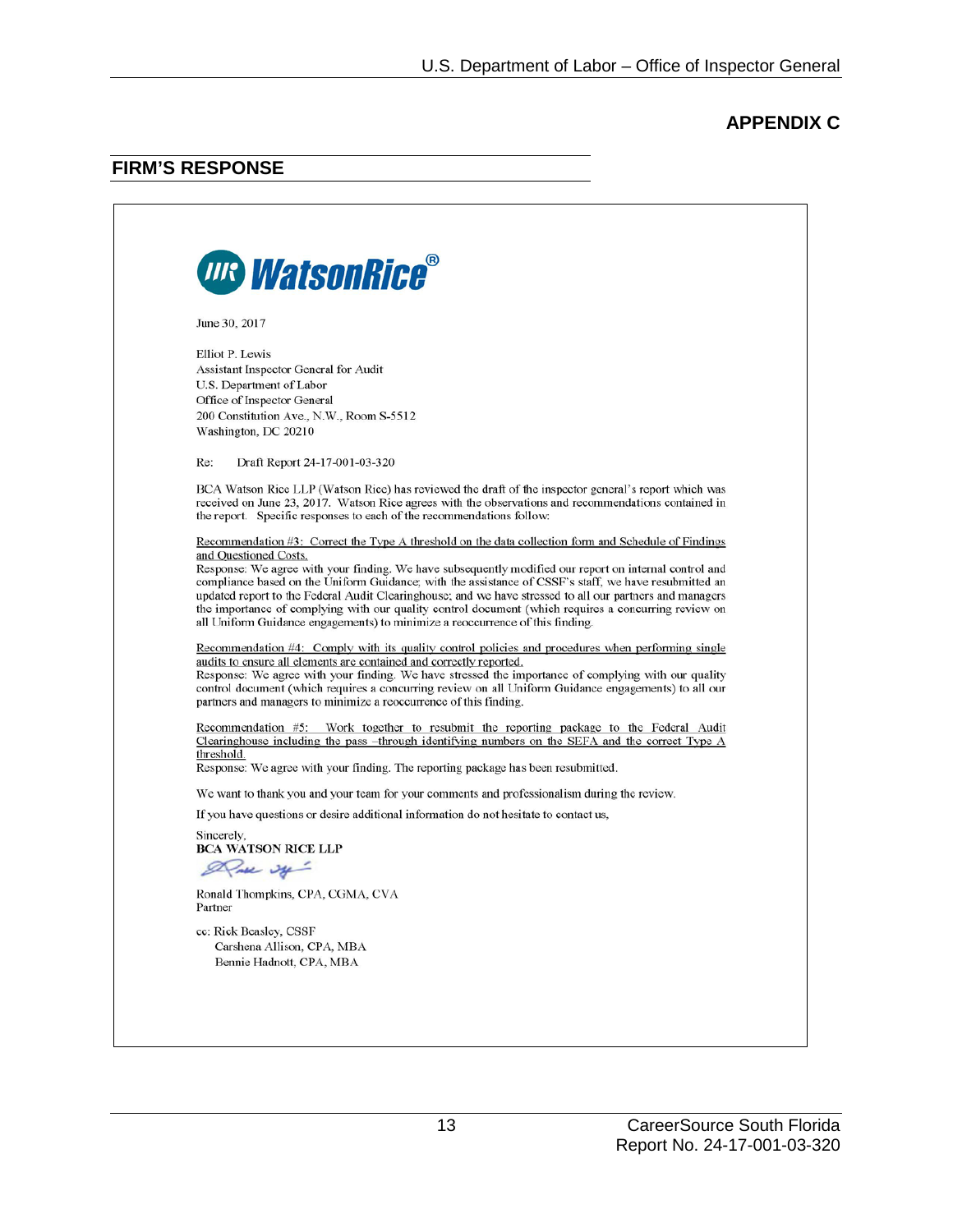# **APPENDIX D**

### **ACKNOWLEDGEMENTS**

Key contributors to this report were Melvin Reid (Director), Grover Fowler Jr., Mark Lemke, and Christine Allen.